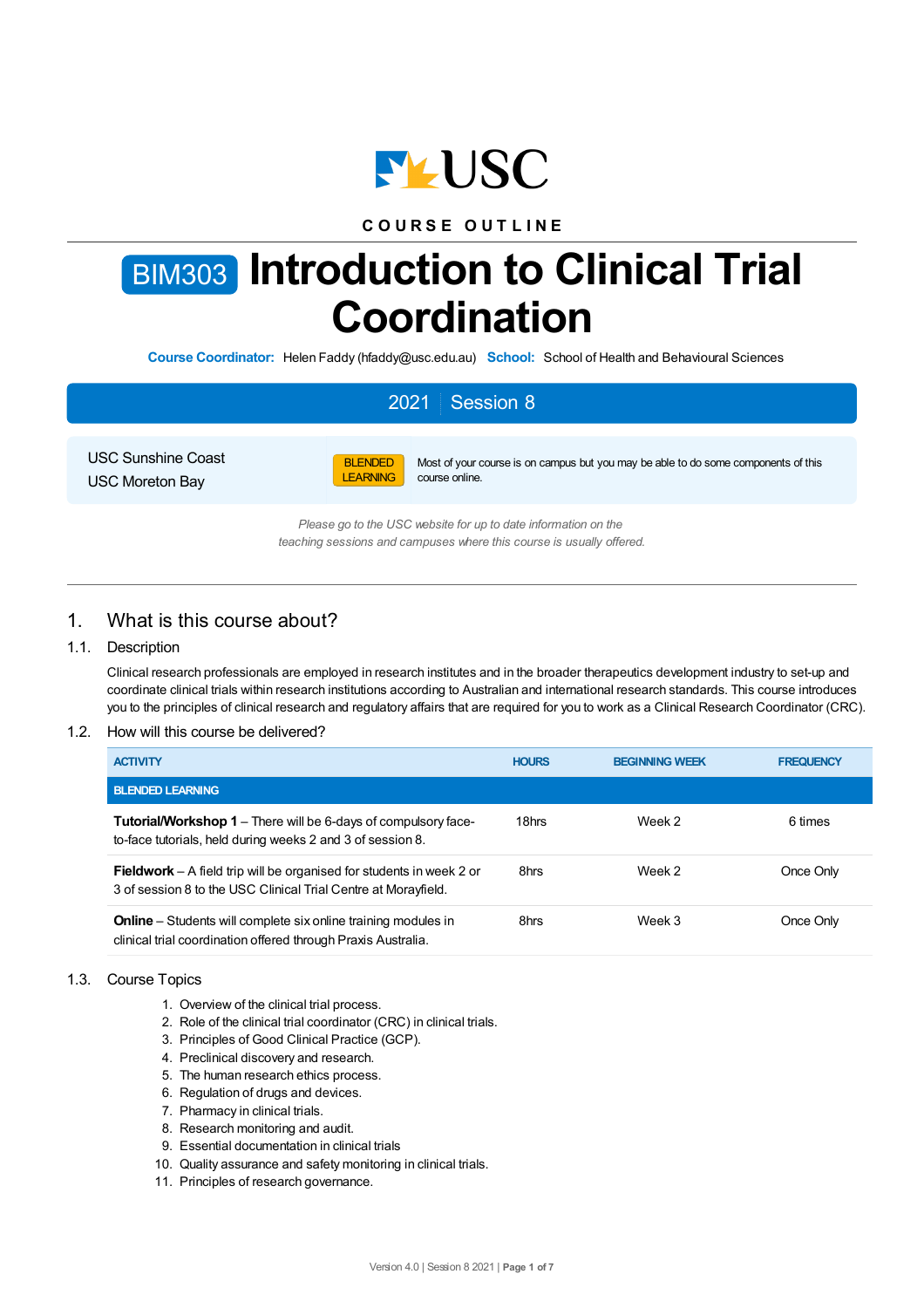## 2. What level is this course?

#### 300 Level (Graduate)

Demonstrating coherence and breadth or depth of knowledge and skills. Independent application of knowledge and skills in unfamiliar contexts. Meeting professional requirements and AQF descriptors for the degree. May require pre-requisites where discipline specific introductory or developing knowledge or skills is necessary. Normally undertaken in the third or fourth full-time study year of an undergraduate program.

## 3. What is the unit value of this course?

12 units

## 4. How does this course contribute to my learning?

|                    | <b>COURSE LEARNING OUTCOMES</b>                                                                                                                                                  | <b>GRADUATE QUALITIES</b>                                                 |
|--------------------|----------------------------------------------------------------------------------------------------------------------------------------------------------------------------------|---------------------------------------------------------------------------|
|                    | On successful completion of this course, you should be able to                                                                                                                   | Completing these tasks<br>successfully will contribute to<br>you becoming |
|                    | Capably and confidently demonstrate knowledge of the process of drug development, from<br>preclinical testing to regulatory approval.                                            | Knowledgeable                                                             |
| $\left( 2 \right)$ | Identify and apply professional responsibilities according to appropriate national decision making<br>frameworks for human research ethics.                                      | Ethical                                                                   |
| $\left(3\right)$   | Describe the current regulatory and ethical environment for trials with unapproved therapeutic<br>goods and the role of the Clinical Research Coordinator (CRC) in this process. | Knowledgeable                                                             |
|                    | Demonstrate proficiency in documentation practices required in the commencement of a clinical<br>trial.                                                                          | Empowered                                                                 |
| 6                  | Explain and describe the principles of Good Clinical Practice (GCP) in consent processes, quality<br>data collection and compliance with reporting requirements.                 | Empowered                                                                 |
| 6                  | Develop tools to interact with various stakeholders involved in the conduct of clinical research.                                                                                | Engaged                                                                   |
|                    | Critically evaluate technical documentation required to effectively commence and manage a clinical Creative and critical thinker<br>trial.                                       |                                                                           |

## 5. Am Ieligible to enrol in this course?

Refer to the USC [Glossary](https://www.usc.edu.au/about/policies-and-procedures/glossary-of-terms-for-policy-and-procedures) of terms for definitions of "pre-requisites, co-requisites and anti-requisites".

#### 5.1. Pre-requisites

BIM263 Introduction to Pharmacology.

5.2. Co-requisites

Not applicable

### 5.3. Anti-requisites

Not applicable

#### 5.4. Specific assumed prior knowledge and skills (where applicable)

It is recommended that students have some prerequisite knowledge of pharmacology, research methods and basic statistics.

## 6. How am Igoing to be assessed?

6.1. Grading Scale

#### Standard Grading (GRD)

High Distinction (HD), Distinction (DN), Credit (CR), Pass (PS), Fail (FL).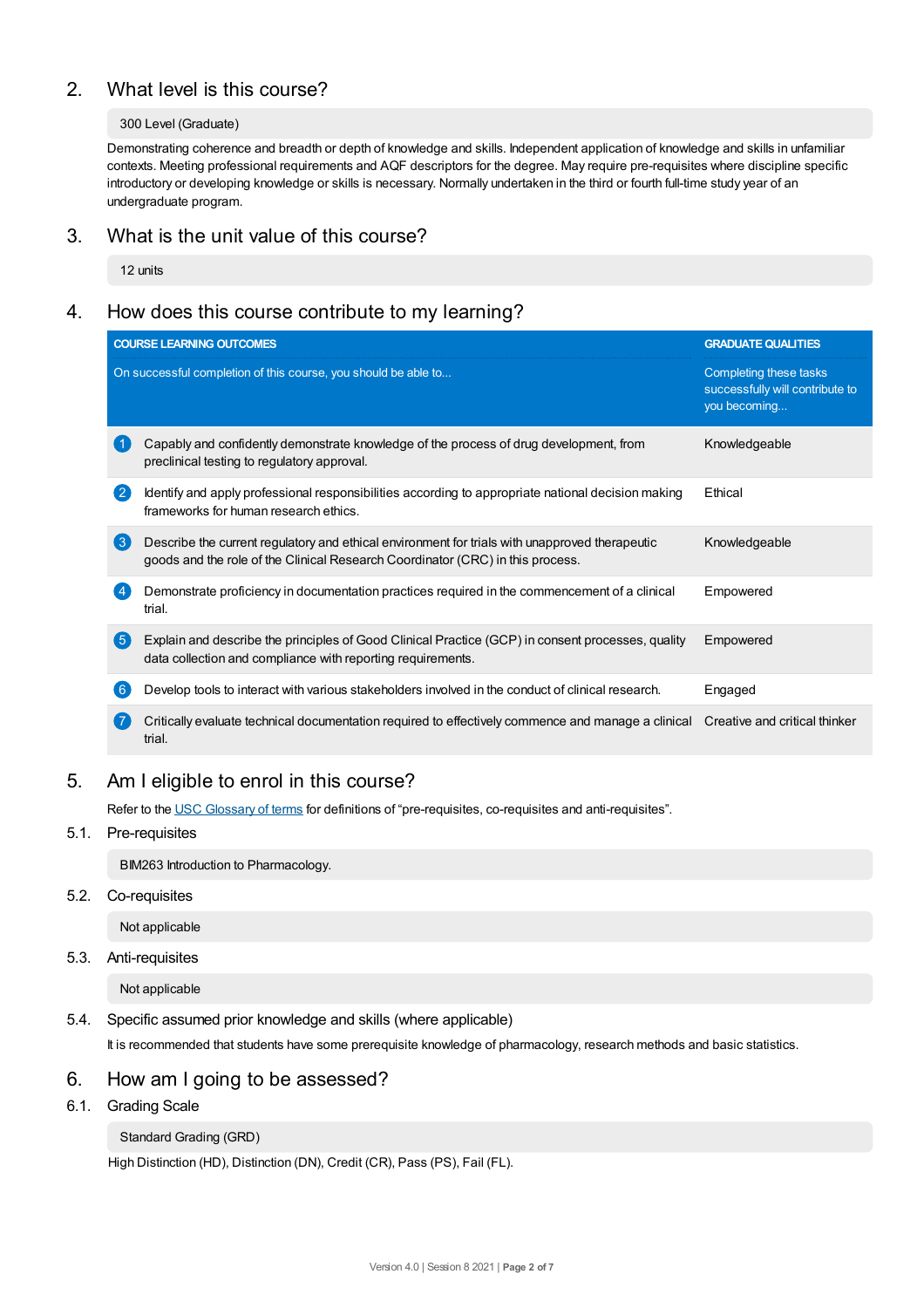#### 6.2. Details of early feedback on progress

Students may seek guidance from the course coordinator on the structure and content of their Human Research Ethics Assignment (Task 1a) during the first week of the course. Also, students will complete the Review Quiz (Task 3a) at the end of the first week of the course, which will be based on theory covered during Tutorials 1 to 3.

#### **DELIVERY TASK MODE NO. ASSESSMENT PRODUCT INDIVIDUAL ORGROUP WEIGHTING % WHAT IS THE DURATION / LENGTH? WHEN SHOULD I SUBMIT? WHERE SHOULD I SUBMIT IT?** All 1 Written Piece Individual or Group 30% 1500 words +/- 10% Week 3 Online Assignment Submission with plagiarism check All 2 Activity Participation Individual 15% Online training module quizzes with short answers and multichoice questions. Throughout teaching period (refer to Format) Online Test (Quiz) All 3a Quiz/zes **Individual** 15% 1-hour duration; multi-choice questions Week 2 In Class All 3b Examination - **Centrally** Scheduled Individual 40% 2-hour duration; multiplechoice and short answer questions. Total 100 marks. Exam Period **Online Test (Quiz)**

#### 6.3. Assessment tasks

#### **All - Assessment Task 1:** Human Research Ethics Assignment

| <b>GOAL:</b>     | To provide you with an opportunity to demonstrate your understanding of the human research ethics process in Australia<br>and your ability to make ethical decisions in relation to clinical research.                                                                                                                                                                                                                                                                                                                                                                                                                                     |                                                                                                                                                                                                    |                                     |  |
|------------------|--------------------------------------------------------------------------------------------------------------------------------------------------------------------------------------------------------------------------------------------------------------------------------------------------------------------------------------------------------------------------------------------------------------------------------------------------------------------------------------------------------------------------------------------------------------------------------------------------------------------------------------------|----------------------------------------------------------------------------------------------------------------------------------------------------------------------------------------------------|-------------------------------------|--|
| <b>PRODUCT:</b>  |                                                                                                                                                                                                                                                                                                                                                                                                                                                                                                                                                                                                                                            | <b>Written Piece</b>                                                                                                                                                                               |                                     |  |
| <b>FORMAT:</b>   | You will be expected to complete and submit an assignment, either individually or with another student, in which you will<br>address the ethical issues presented in a human ethics case study using an analytical essay structure. Your assignment<br>will have a title, introduction, main body and conclusion. Guidance on how to address human ethical issues in clinical trials<br>will be provided to you on the BIM303 Blackboard site. Your response to the case study will be a maximum of 1500 words<br>(± 10%) in text, not including references, and is due at the end of the second week of the course (Week 3 of Session 8). |                                                                                                                                                                                                    |                                     |  |
| <b>CRITERIA:</b> | No.                                                                                                                                                                                                                                                                                                                                                                                                                                                                                                                                                                                                                                        |                                                                                                                                                                                                    | <b>Learning Outcome</b><br>assessed |  |
|                  | 1                                                                                                                                                                                                                                                                                                                                                                                                                                                                                                                                                                                                                                          | Identification of the key ethical issues presented in the case study.                                                                                                                              | 2                                   |  |
|                  | 2                                                                                                                                                                                                                                                                                                                                                                                                                                                                                                                                                                                                                                          | Analysis and decision making related to the ethical issues in the case study.                                                                                                                      | 246                                 |  |
|                  | 3                                                                                                                                                                                                                                                                                                                                                                                                                                                                                                                                                                                                                                          | Quality of the overall structure of the assignment, including introduction, main body and<br>conclusion.                                                                                           | $\left( 4 \right)$                  |  |
|                  | 4                                                                                                                                                                                                                                                                                                                                                                                                                                                                                                                                                                                                                                          | Use of primary and secondary sources of literature selected for the assignment.                                                                                                                    | 6                                   |  |
|                  | 5                                                                                                                                                                                                                                                                                                                                                                                                                                                                                                                                                                                                                                          | Overall presentation of the assignment, including word count, structure and formatting,<br>quality of written expression (sentence structure, spelling and grammar), citations and<br>referencing. | 6                                   |  |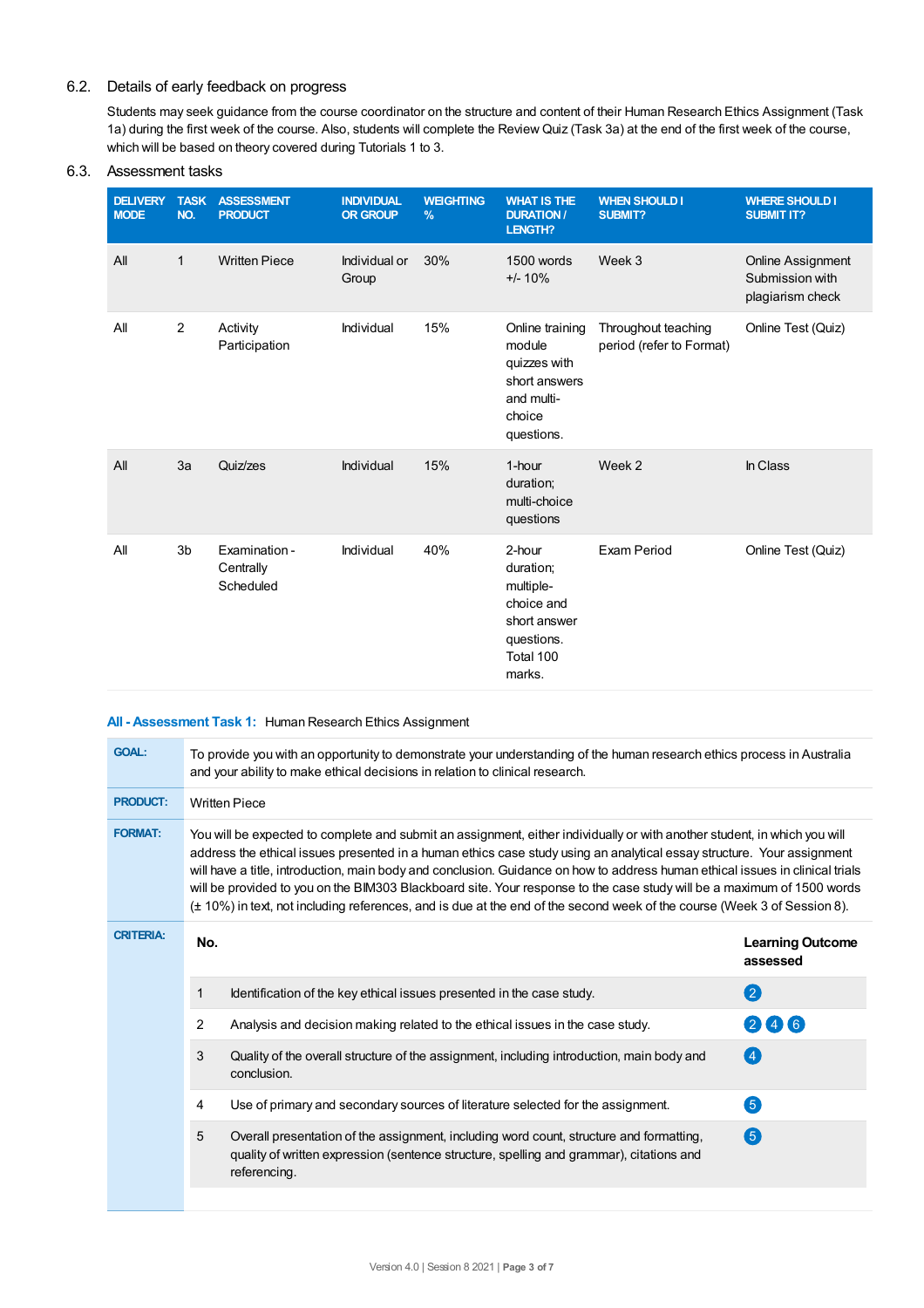**All - Assessment Task 2:** Online Training Module Quizzes (Praxis Australia)

| <b>GOAL:</b>     | To provide you with an opportunity to demonstrate your knowledge of Australian regulatory requirements and Good Clinical<br>Practice (GCP) as it applies to the CRC role. This assessment is part of the Praxis Australia clinical research certification<br>process as set by an independent professional development association supporting people working in therapeutics<br>development. |                                                                                                                                                                                                                                                                                                                                                                          |                                     |  |  |
|------------------|----------------------------------------------------------------------------------------------------------------------------------------------------------------------------------------------------------------------------------------------------------------------------------------------------------------------------------------------------------------------------------------------|--------------------------------------------------------------------------------------------------------------------------------------------------------------------------------------------------------------------------------------------------------------------------------------------------------------------------------------------------------------------------|-------------------------------------|--|--|
| <b>PRODUCT:</b>  | <b>Activity Participation</b>                                                                                                                                                                                                                                                                                                                                                                |                                                                                                                                                                                                                                                                                                                                                                          |                                     |  |  |
| <b>FORMAT:</b>   |                                                                                                                                                                                                                                                                                                                                                                                              | Completion of three (3) Praxis Australia online training modules (5% per module complete). Certification for each of the<br>three training modules requires completion of a quiz that contains short answers and multiple-choice questions. The<br>training modules will be available through Praxis Australia from the second week of the course (Week 3 of Session 8). |                                     |  |  |
| <b>CRITERIA:</b> | No.                                                                                                                                                                                                                                                                                                                                                                                          |                                                                                                                                                                                                                                                                                                                                                                          | <b>Learning Outcome</b><br>assessed |  |  |
|                  | 1                                                                                                                                                                                                                                                                                                                                                                                            | Apply theoretical knowledge identified in the Praxis Australia Online Training Modules to<br>solve problems.                                                                                                                                                                                                                                                             | $\blacktriangleleft$                |  |  |
|                  | 2                                                                                                                                                                                                                                                                                                                                                                                            | Analyse information and explain important elements of the theories which underpin clinical<br>research and regulatory affairs, and the role of the CRC in this process.                                                                                                                                                                                                  | 36                                  |  |  |
|                  | 3                                                                                                                                                                                                                                                                                                                                                                                            | Use evidence-based reasoning from your knowledge and understanding of the materials<br>in the online training modules to provide correct answers to multiple-choice questions.                                                                                                                                                                                           | (3) (4) (7)                         |  |  |
|                  |                                                                                                                                                                                                                                                                                                                                                                                              |                                                                                                                                                                                                                                                                                                                                                                          |                                     |  |  |

#### **All - Assessment Task 3a:** Review Quiz

| <b>GOAL:</b>     | To provide you with an opportunity to demonstrate your knowledge of the drug development process, from preclinical<br>testing through to regulatory approval.                                                                                                                                                                                                                                                                                                                                                                                                             |                                                                                                                                                            |                                     |  |  |
|------------------|---------------------------------------------------------------------------------------------------------------------------------------------------------------------------------------------------------------------------------------------------------------------------------------------------------------------------------------------------------------------------------------------------------------------------------------------------------------------------------------------------------------------------------------------------------------------------|------------------------------------------------------------------------------------------------------------------------------------------------------------|-------------------------------------|--|--|
| <b>PRODUCT:</b>  | Quiz/zes                                                                                                                                                                                                                                                                                                                                                                                                                                                                                                                                                                  |                                                                                                                                                            |                                     |  |  |
| <b>FORMAT:</b>   | The review quiz will contain 30 multiple-choice questions and will examine the material covered during Tutorials 1 to 3 of<br>the first week of the course (Week 2 of Session 8), in particular the clinical trial process and research design for clinical<br>trials, human research ethics, and drug discovery and preclinical development. The review quiz will be held at the end of<br>the first week of the course (Week 2 of Session 8). You will complete your answers to the multiple-choice questions on a<br>mark sense sheet. The review quiz is closed book. |                                                                                                                                                            |                                     |  |  |
| <b>CRITERIA:</b> | No.                                                                                                                                                                                                                                                                                                                                                                                                                                                                                                                                                                       |                                                                                                                                                            | <b>Learning Outcome</b><br>assessed |  |  |
|                  |                                                                                                                                                                                                                                                                                                                                                                                                                                                                                                                                                                           | Apply theoretical knowledge about the drug development process and study design for<br>clinical trials as identified in the course face-to-face tutorials. |                                     |  |  |
|                  | 2                                                                                                                                                                                                                                                                                                                                                                                                                                                                                                                                                                         | Use evidence-based reasoning from your knowledge and understanding of the course<br>content to provide correct answers to multiple-choice questions.       | $1$ $\overline{1}$ 7                |  |  |
|                  |                                                                                                                                                                                                                                                                                                                                                                                                                                                                                                                                                                           |                                                                                                                                                            |                                     |  |  |

#### **All - Assessment Task 3b:** End-of-Semester Exam

| <b>GOAL:</b>    | In this assessment task, you will be able to demonstrate, apply and evaluate your theoretical and practical knowledge of<br>the principles of clinical research and regulatory affairs as they apply to the work undertaken by a Clinical Research<br>Coordinator in clinical trial centres.                                                                                                                                                                                                                                                                                         |
|-----------------|--------------------------------------------------------------------------------------------------------------------------------------------------------------------------------------------------------------------------------------------------------------------------------------------------------------------------------------------------------------------------------------------------------------------------------------------------------------------------------------------------------------------------------------------------------------------------------------|
| <b>PRODUCT:</b> | Examination - Centrally Scheduled                                                                                                                                                                                                                                                                                                                                                                                                                                                                                                                                                    |
| <b>FORMAT:</b>  | The exam will consist of multiple-choice and short answer questions for a total of 100 marks and will be based on the<br>materials covered in the course tutorials and online Praxis Australia training modules, including the clinical trial process,<br>clinical trial design, principles of human research ethics, role of the CRC, pharmacy in clinical trials, quality assurance and<br>safety in clinical trials, research monitoring and audit, essential documentation, GCP principles, safety monitoring and<br>reporting, governance, and regulations of drugs and devices |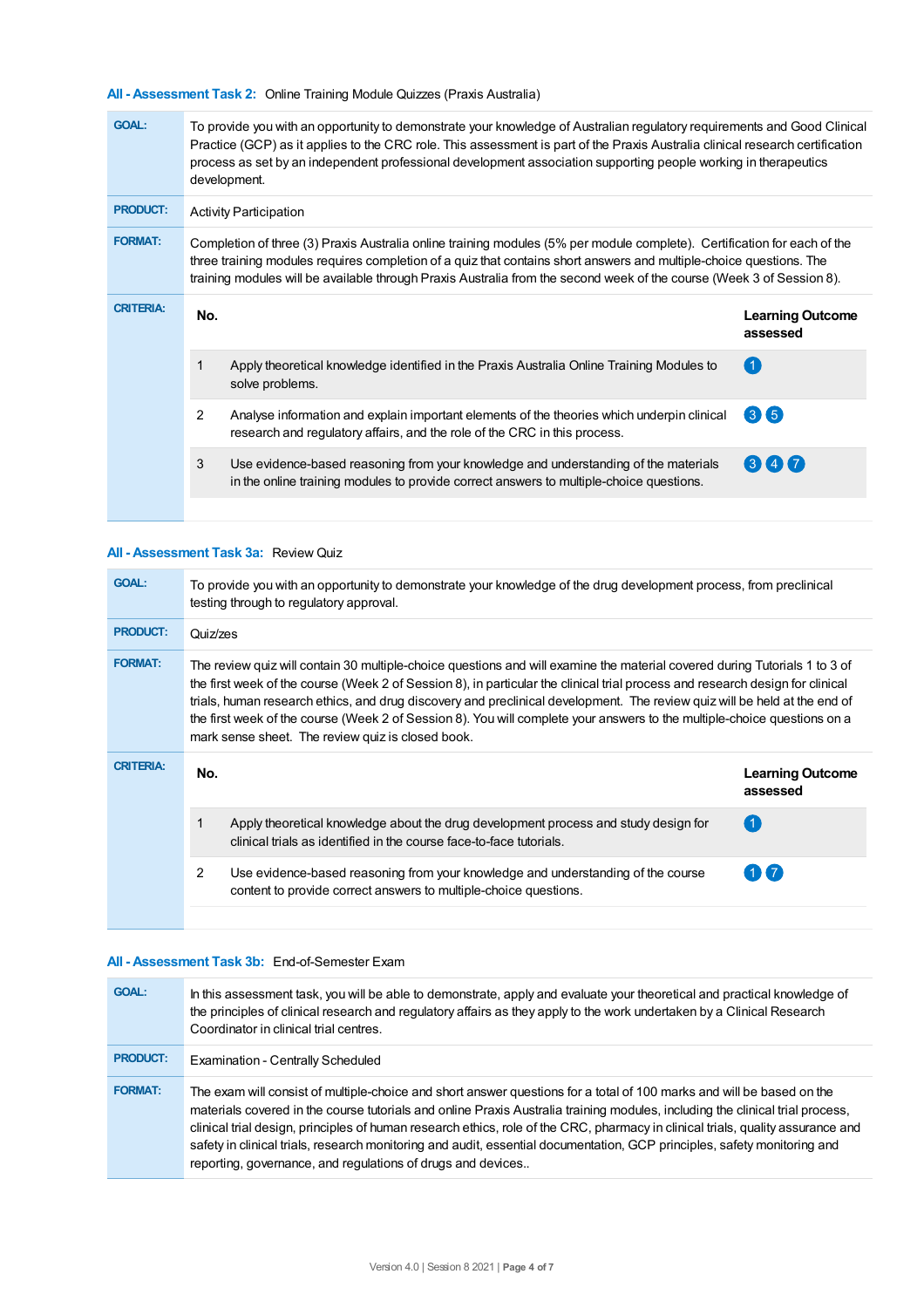| <b>CRITERIA:</b> | No. |                                                                                                                                                                                    | <b>Learning Outcome</b><br>assessed |
|------------------|-----|------------------------------------------------------------------------------------------------------------------------------------------------------------------------------------|-------------------------------------|
|                  |     | Demonstrate and apply knowledge of the principles of clinical research and regulatory<br>affairs.                                                                                  | 0860                                |
|                  | 2   | Analyse information and explain important elements involved in the conduct of clinical<br>research.                                                                                | 2460                                |
|                  | 3   | Use evidence-based reasoning from your knowledge and understanding of clinical trial<br>coordination to provide correct answers to the multiple-choice and short answer questions. | $\left(3\right)$                    |
|                  |     |                                                                                                                                                                                    |                                     |

## 7. Directed study hours

A 12-unit course will have total of 150 learning hours which will include directed study hours (including online if required), self-directed learning and completion of assessable tasks. Directed study hours may vary by location. Student workload is calculated at 12.5 learning hours per one unit.

## 7.1. Schedule

| PERIOD AND TOPIC                                                                            | <b>ACTIVITIES</b>                                                                                                                                                                                                                                                                                                                                                                                                                         |
|---------------------------------------------------------------------------------------------|-------------------------------------------------------------------------------------------------------------------------------------------------------------------------------------------------------------------------------------------------------------------------------------------------------------------------------------------------------------------------------------------------------------------------------------------|
| Introduction to clinical trials.                                                            | Overview of the clinical trial process.<br>Phases I, II, III and IV clinical trials.<br>Research design for clinical trials.                                                                                                                                                                                                                                                                                                              |
| Drug discovery and preclinical development.                                                 | An overview of the drug development process.<br>Key stakeholders in drug development.<br>History of drug discovery.<br>Target identification.<br>Finding and optimising lead compounds.<br>Preclinical (nonclinical) development.<br>Pharmacological testing.<br>The Investigator's Brochure.                                                                                                                                             |
| Human research ethics and clinical trials.                                                  | What is human research ethics and why is it needed in clinical<br>trials?<br>Fundamental principles in human ethics underpinning the National<br>Statement.<br>Gaining ethics approval for human research.<br>Roles of the Human Research Ethics Committee.<br>Case studies in human research ethics.                                                                                                                                     |
| Principles of research governance.                                                          | Ethical principles and guidelines for the responsible conduct of<br>research in Australia.<br>Elements of research governance. What needs to be considered<br>by Australian institutions when governing research conducted<br>under their auspices?<br>What is site-specific assessment?<br>Establishing a clinical trial agreement.<br>The importance of insurance and indemnity in clinical trials.                                     |
| Regulation of drugs and devices, and safety monitoring and<br>reporting in clinical trials. | What is a therapeutic good and how are they marketed in<br>Australia?<br>The role of the Therapeutic Goods Administration (TGA).<br>The Therapeutic Goods Act 1989.<br>What is a clinical trial notification (CTN).<br>Importance of current Good Manufacturing Practice (cGMP).<br>Developing a safety profile of a therapeutic good.<br>Pharmacovigilance in clinical trials.<br>Adverse events and how they are reported in Australia. |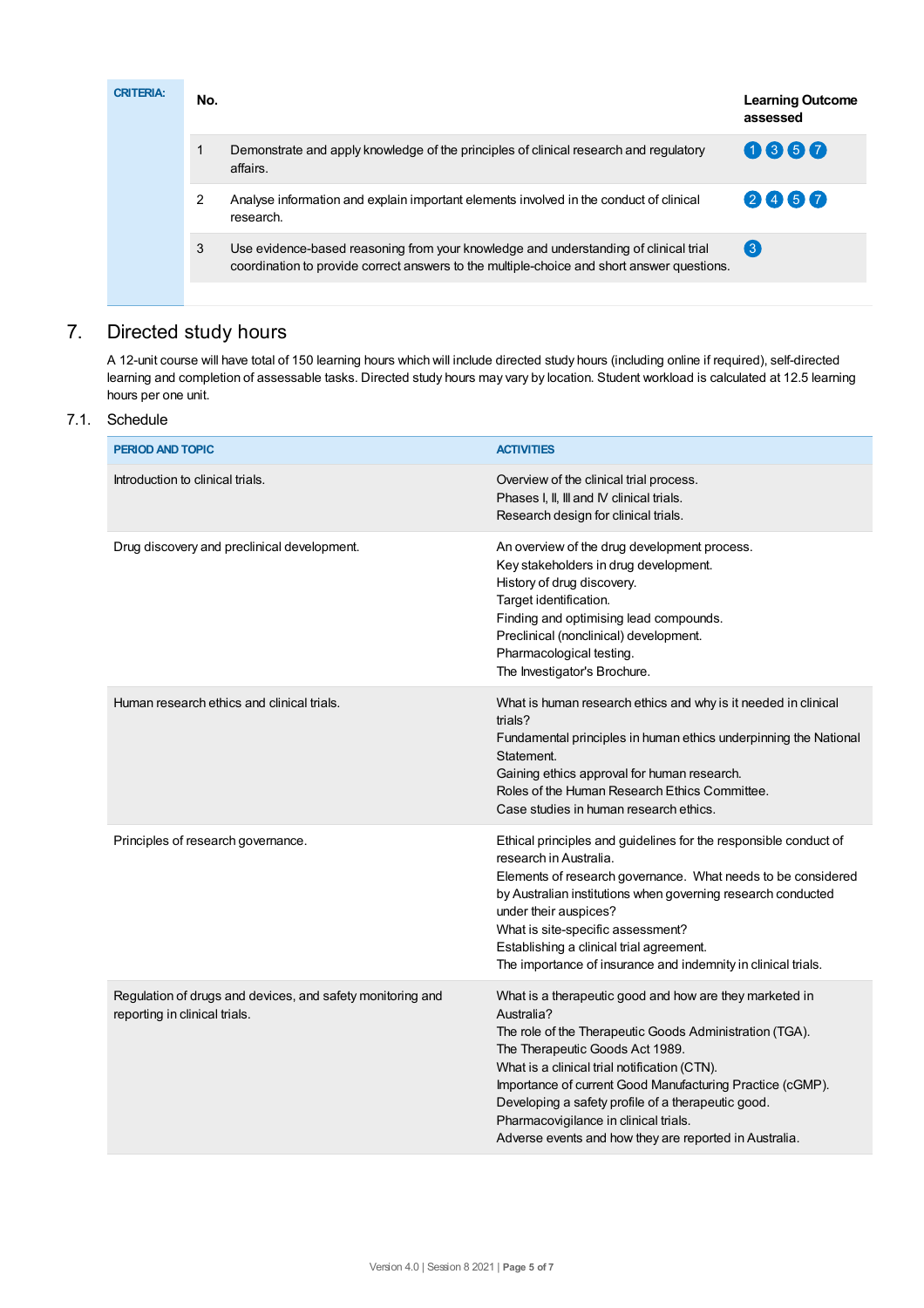| <b>PERIOD AND TOPIC</b>                                                               | <b>ACTIVITIES</b>                                                                                                                                                                                                                                                                                                                                                                                                                                                                                                                                                                                     |
|---------------------------------------------------------------------------------------|-------------------------------------------------------------------------------------------------------------------------------------------------------------------------------------------------------------------------------------------------------------------------------------------------------------------------------------------------------------------------------------------------------------------------------------------------------------------------------------------------------------------------------------------------------------------------------------------------------|
| Role of the Clinical Research Coordinator (CRC) and Pharmacist<br>in clinical trials. | Specific responsibilities of the CRC in relation to study set-up and<br>conduct of the study.<br>Importance of Good Clinical Practice (GCP) for the CRC.<br>Scheduling challenges faced by CRCs.<br>Role of CRCs in overseeing quality assurance and safety in clinical<br>trials, including minimising risk on treatment days.<br>General role of the pharmacist in clinical trials.<br>Pre-study activities of the pharmacist.<br>Shipment and receipt of the Investigational Medicinal Product<br>$(IMP)$ .<br>Dispensing and accountability.<br>Monitoring and study conclusion responsibilities. |
| Praxis Australia online training modules.                                             | C3.05 Research monitoring and audit. The roles and processes<br>for the monitoring of clinical trials.<br>C3.06 Essential documentation in clinical trials.<br>C5.01 Principle of Good Clinical Practice (GCP). This module will<br>provide you with an internationally recognised Transcelerate<br>accredited GCP certificate that is required by any professional<br>working in clinical trials.                                                                                                                                                                                                    |

## 8. What resources do I need to undertake this course?

Please note: Course information, including specific information of recommended readings, learning activities, resources, weekly readings, etc. are available on the course Blackboard site– Please log in as soon as possible.

#### 8.1. Prescribed text(s) or course reader

Please note that you need to have regular access to the resource(s) listed below. Resources may be required or recommended.

| <b>REQUIRED? AUTHOR</b> |                  | YEAR TITLE                                                                           | <b>PUBLISHER</b> |
|-------------------------|------------------|--------------------------------------------------------------------------------------|------------------|
| Reguired                | Praxis Australia | 2019 Training modules (see BIM303 Blackboard site for<br>description of the modules) | Praxis Australia |

#### 8.2. Specific requirements

There are no prescribed textbooks for the BIM303 course. You will be provided access to the online training modules offered by Praxis Australia (https://praxisaustralia.com.a/) via the BIM303 Blackboard site. In addition, you will be referred to government websites that contain important documents that outline guidelines and information associated with monitoring and managing clinical trials in Australia. There also will be readings that you will need to download from the BIM303 Blackboard site for the tutorial classes.

## 9. How are risks managed in this course?

Health and safety risks for this course have been assessed as low. It is your responsibility to review course material, search online, discuss with lecturers and peers and understand the health and safety risks associated with your specific course of study and to familiarise yourself with the University's general health and safety principles by reviewing the online [induction](https://online.usc.edu.au/webapps/blackboard/content/listContentEditable.jsp?content_id=_632657_1&course_id=_14432_1) training for students, and following the instructions of the University staff.

## 10. What administrative information is relevant to this course?

#### 10.1. Assessment: Academic Integrity

Academic integrity is the ethical standard of university participation. It ensures that students graduate as a result of proving they are competent in their discipline. This is integral in maintaining the value of academic qualifications. Each industry has expectations and standards of the skills and knowledge within that discipline and these are reflected in assessment.

Academic integrity means that you do not engage in any activity that is considered to be academic fraud; including plagiarism, collusion or outsourcing any part of any assessment item to any other person. You are expected to be honest and ethical by completing all work yourself and indicating in your work which ideas and information were developed by you and which were taken from others. You cannot provide your assessment work to others.You are also expected to provide evidence of wide and critical reading, usually by using appropriate academic references.

In order to minimise incidents of academic fraud, this course may require that some of its assessment tasks, when submitted to Blackboard, are electronically checked through SafeAssign. This software allows for text comparisons to be made between your submitted assessment item and all other work that SafeAssign has access to.